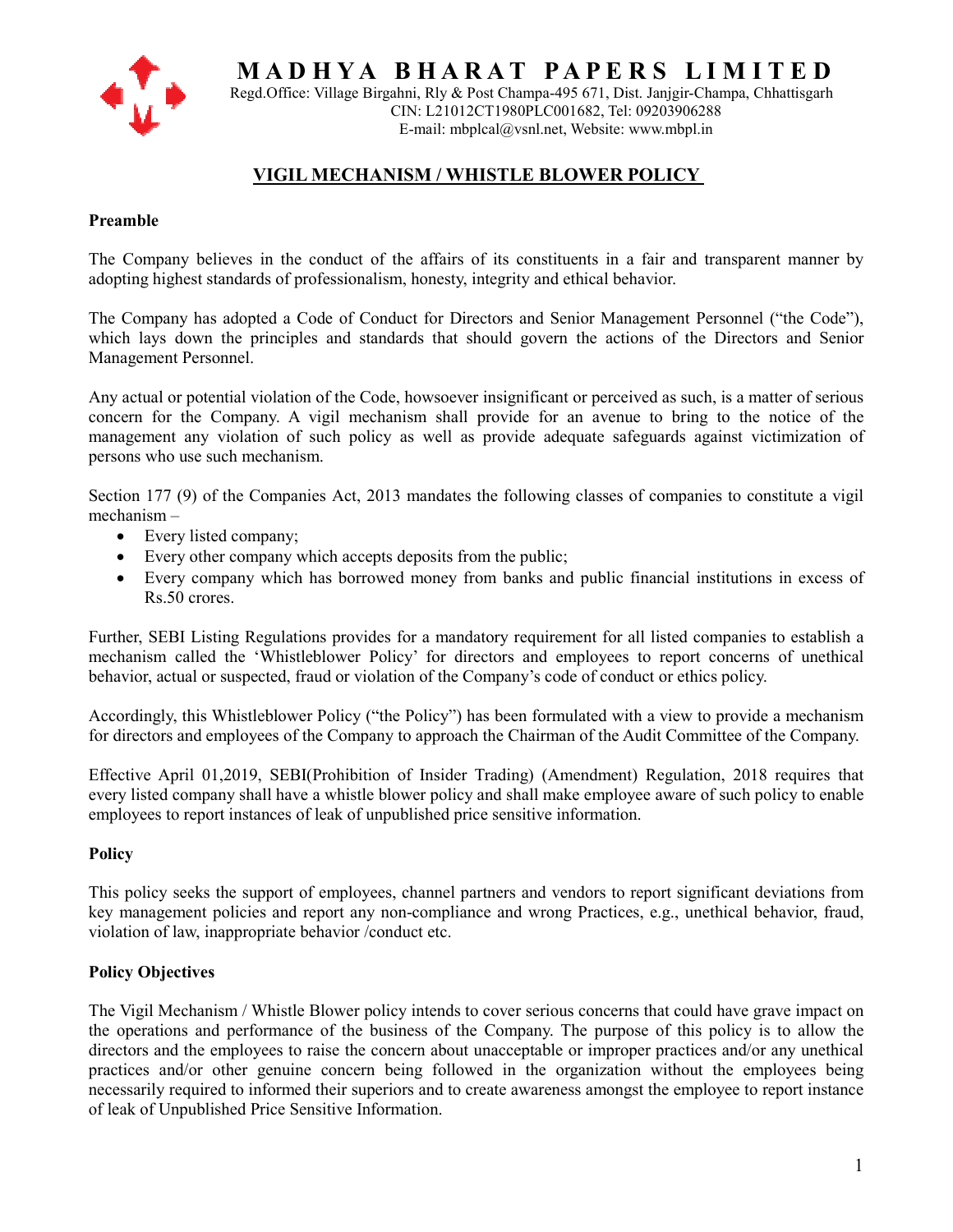A Vigil (Whistle Blower) mechanism provides a channel to the employees and Directors to report to the management concerns about unethical behavior, actual or suspected fraud or instances of leak of Unpublished Price Sensitive Information or suspected leak of Unpublished Price Sensitive Information or violation of the Codes of conduct or policy. This policy is intended to check that whenever any unacceptable/improper practice and/or any unethical practice and/or any instance leak of Unpublished Price Sensitive Information and/or any other genuine concern is reported by Director or an employees, proper action is taken to check such practice/wrongdoing and concerned Director or employee is protected/safeguard against adverse action and/or any discrimination and/or any victimization for such reporting. The mechanism provides for adequate safeguards against victimization of employees and Directors to avail of the mechanism and also provide for direct access to the Chairman of the Audit Committee in exceptional cases. The policy neither releases employees from their duty of confidentiality in the course of their work nor can it be used as a route for raising malicious or unfounded allegations against people in authority and / or colleagues in general.

# **Scope of the Policy**

This Policy covers malpractices and events which have taken place / suspected to have taken place, misuse or abuse of authority, fraud or suspected fraud, instances of leakage of Unpublished Price Sensitive Information or suspected leak of unpublished price sensitive information, violation of company rules, manipulations, negligence causing danger to public health and safety, misappropriation of monies, demanding and /or accepting gratification, obtaining a valuable thing without or inadequate consideration from a person with whom he have or may have official dealings, obtaining for self or any other person pecuniary benefits by corrupt or illegal means or abusing his position and other matters or activity on account of which the interest of the Company is affected and formally reported by whistle blowers concerning its employees.

An employee can avail of the channel provided by this Policy for raising an issue covered under this Policy. The Policy generally covers malpractices and events which have taken place/suspected to take place involving:

- Abuse of authority
- Breach of contract
- Negligence causing substantial and specific danger to public health and safety
- Manipulation of Company's data/records
- Financial irregularities, including fraud or suspected fraud or Deficiencies in Internal Control and check or deliberate error in preparations of Financial Statements or Misrepresentation of financial reports
- Any unlawful act whether Criminal/ Civil
- Pilferage of confidential/propriety information
- Deliberate violation of law/regulation
- Wastage/misappropriation of Company's funds/assets
- Breach of Company Policy or improper practice of the Company's policies or procedures, failure to implement or comply with any approved Company Policy
- Willful negligence of assigned duties that could result in damage/loss to the Company

#### **Definitions**

*"Alleged wrongful conduct***"** shall mean violation of law, Infringement of Company's rules, misappropriation of monies, actual or suspected fraud, instances of leakage of Unpublished Price Sensitive Information or suspected leakage of Unpublished Price Sensitive Information, substantial and specific danger to public health and safety or abuse of authority.

*"Audit Committee***"** means a Committee constituted by the Board of Directors of the Company in accordance with the provisions of the Companies Act, 2013 and the SEBI Listing Regulations.

*"Board"* means the Board of Directors of the Company.

*"Chief Executive Officer"* means the Managing Director of the Company.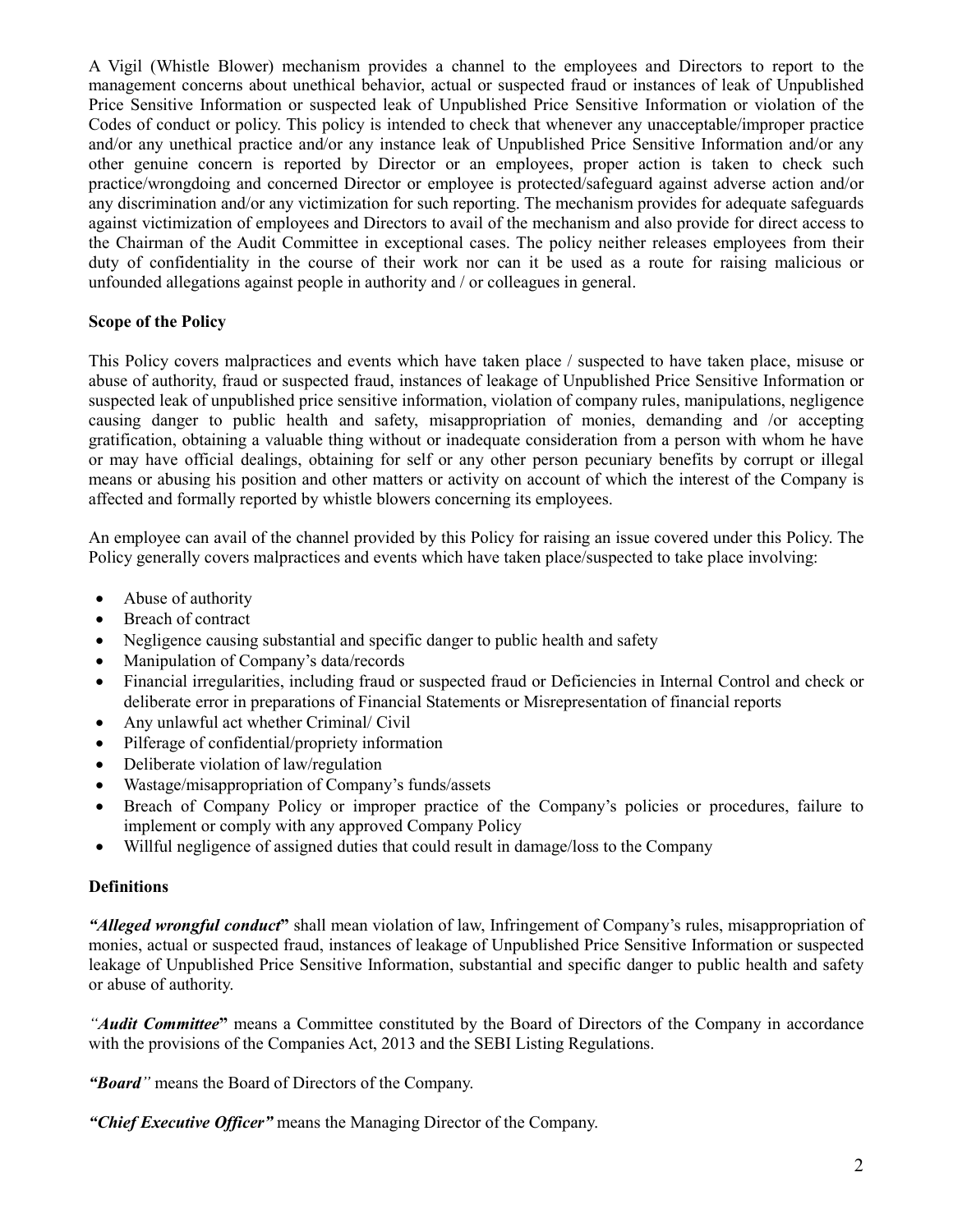*"Company"* means Madhya Bharat Papers Limited.

*"Code of Conduct"* means Code of Conduct for Directors and Senior Management Executives of Madhya Bharat Papers Limited.

*"Disciplinary Action*" means any action that can be taken on the completion of/during the investigation proceedings including but not limiting to a warning, imposition of fine, suspension from official duties or any such action as is deemed to be fit considering the gravity of the matter.

*"Employee"* means all the present employees and whole time Directors of Madhya Bharat Papers Limited.

*"Good Faith*" An employee shall be deemed to be communicating in "good faith" if there is a reasonable basis for communication of unethical and improper practices or any other alleged wrongful conduct. Good Faith shall be deemed lacking when the employee does not have personal knowledge on a factual basis for the communication or where the employee knew or reasonably should have known that the communication about the unethical and improper practices or alleged wrongful conduct is malicious, false or frivolous.

*"Investigators*" means that person authorized, appointed, consulted or approached by the Vigilance Officer and includes the auditors of the Company and the police.

*"Protected Disclosure***"** means a concern raise by an employee or group of employees of the Company, or any Director of the Company through a written communication and made in good faith which discloses or demonstrates information about an unethical or improper activity under the title "SCOPE OF THE POLICY" with respect to the Company. It should be factual and not speculative or in the nature of an interpretation/conclusion and should contain as much specific information as possible to allow for proper assessment of the nature and extent of the concern.

*"Subject***"** means a person or group of persons against or in relation to whom a Protected Disclosure is made or evidence gathered during the course of an investigation.

**"***Unpublished Price Sensitive Information***"** means any information relating to company or its securities, directly or indirectly, that is not generally available which upon becoming generally available, is likely to materially affect the price of securities and shall, ordinarily including but not restricted to, information relating to the Following –

- i. financial results;
- ii. dividends;
- iii. changes in capital structure;
- iv. merger, de-merger, acquisition, de-listing, disposals and expansion business and such other transaction;
- v. Changes In Key Managerial Personnel;

"*Vigilance and Ethics Officer*" means an officer appointed to receive protected disclosures from whistle blowers, maintaining records thereof, placing the same before the Audit Committee for its disposal and informing the Whistle Blower the result thereof.

*"Whistle Blower***"** is an employee or any director who make a Protected Disclosure under this Policy and also referred in this policy as complainant.

# **Eligibility**

All employees and the Directors of the Company are eligible to make Protected Disclosures under the Policy in relation to matters concerning the Company.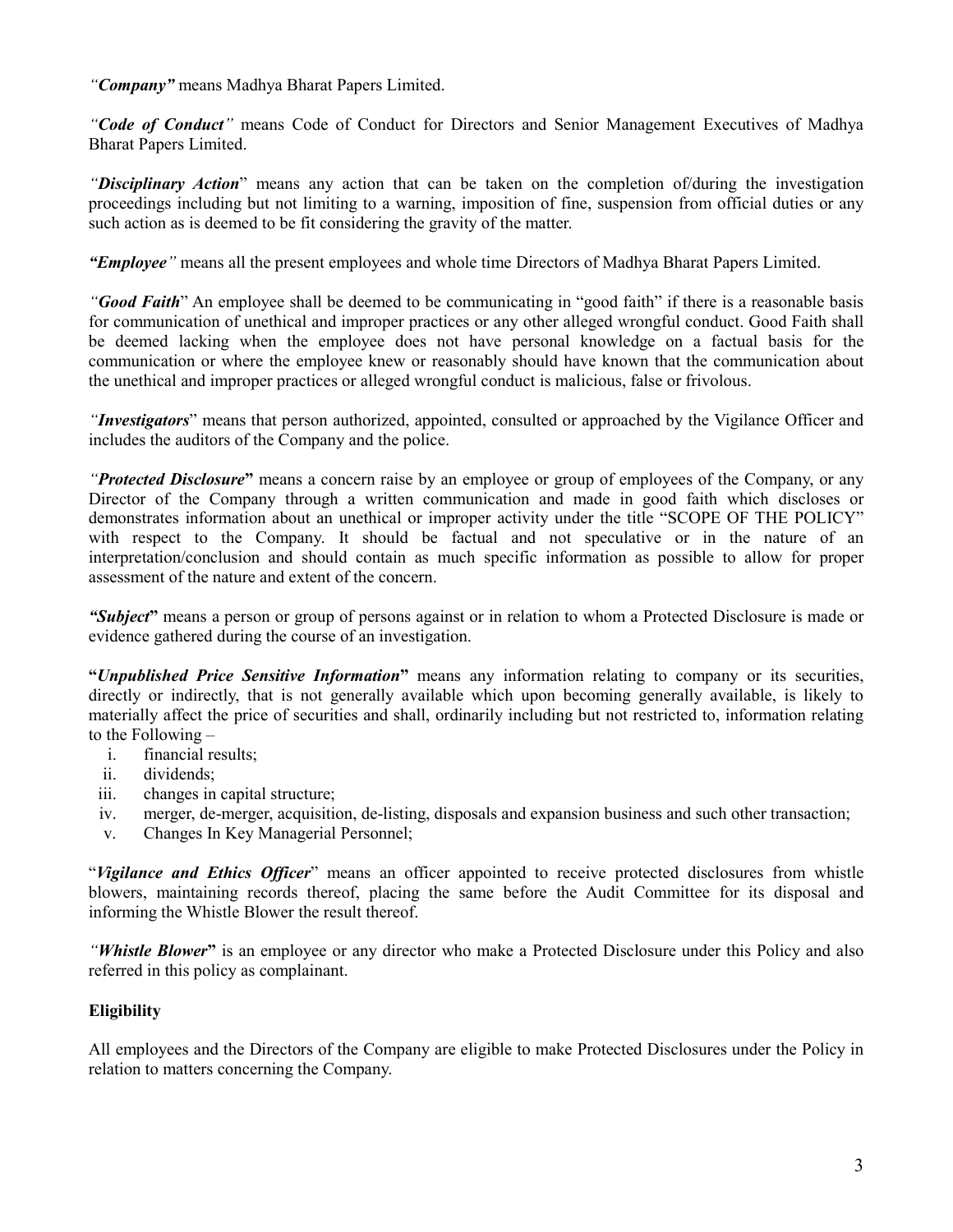# **Disqualifications**

- While it will be ensured that genuine Whistle Blowers are accorded complete protection from any kind of unfair treatment as herein set out, any abuse of this protection will warrant disciplinary action.
- Protection under this Policy would not mean protection from disciplinary action arising out of false or bogus allegations made by a Whistle Blower knowing it to be false or bogus or with a *mala fide* intent.

# **Guiding Principles**

To ensure that this Policy is adhered to, and to assure that the concern will be acted upon seriously, the Company will:

- Ensure that the Whistleblower and/or the person processing the Protected Disclosure is not victimized for doing so
- Treat victimization as a serious matter, including initiating disciplinary action, if required, on such person/(s)
- Ensure complete confidentiality
- Not attempt to conceal evidence of the Protected Disclosure
- Take disciplinary action, if any one destroys or conceals evidence of the Protected Disclosure made/to be made
- Provide an opportunity of being heard to the persons involved especially to the Subject
- Disclosure in writing to be sent/ handed over in a sealed cover to the Chairman of the Audit Committee

### **Anonymous Allegations**

Whistleblowers must put their names to allegations as follow-up questions and investigation may not be possible unless the source of the information is identified. Disclosures expressed anonymously will ordinarily NOT be investigated.

# **Receipt & Disposal of Protected Disclosures**

- All Protected Disclosures should be reported in writing by the complainant as soon as possible after the Whistle Blower becomes aware of the same so as to ensure a clear understanding of the issues raised and should either be typed or written in a legible handwriting in English.
- The Protected Disclosure should be submitted in a closed and secured envelope and should be super scribed as **"Protected disclosure under the Whistle Blower policy"**. Alternatively, the same can also be sent through email with the subject **"Protected disclosure under the Whistle Blower policy".** If the complaint is not super scribed and closed as mentioned above, it will not be possible for the Audit Committee to protect the complainant and the protected disclosure will be dealt with as if a normal disclosure.
- In order to protect identity of the complainant, the Vigilance and Ethics Officer will not issue any acknowledgement to the complainants and they are further advised not to write their name / address on the envelope and not to enter into any further correspondence with the Vigilance and Ethics Officer.
- The Vigilance and Ethics Officer shall assure that in case any further clarification is required he will get in touch with the complainant.
- The Protected Disclosure should be forwarded under a covering letter signed by the complainant. The Vigilance and Ethics Officer or Chairman of Audit Committee shall detach the covering letter bearing the identity of the Whistle Blower and process only the Protected Disclosure.
- All Protected Disclosures should be addressed to the Vigilance and Ethics Officer of the Company or to the Chairman of the Audit Committee in exceptional cases.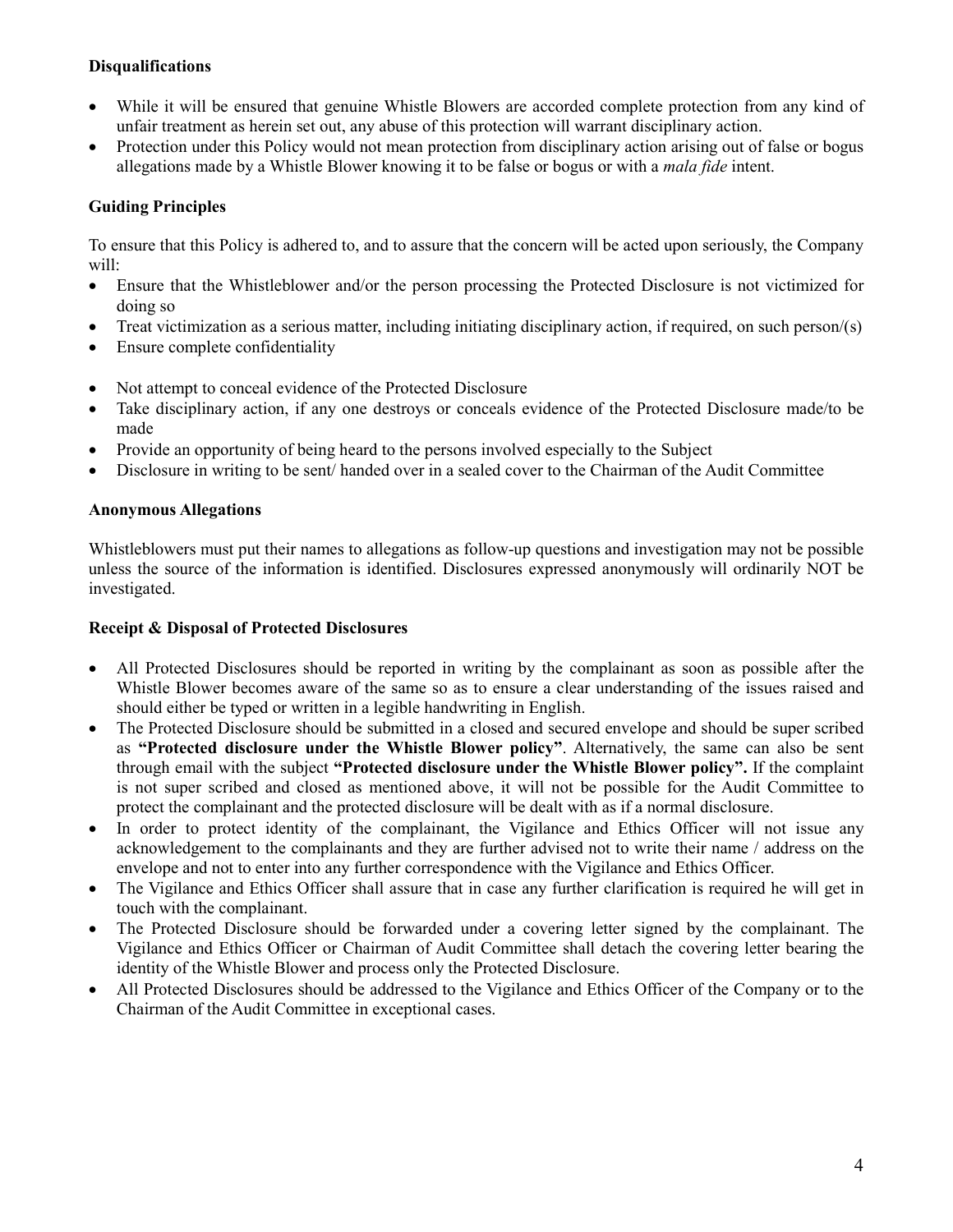The contact details of the Vigilance and Ethics Officer and Chairman of the Audit Committee of the Company are as under:-

# *Name and Address of Vigilance and Ethics Officer:*

Shri Vinod Kumar Khanna Company Secretary Madhya Bharat Paper Limited Regd. Office: Village Birgahni, Rly & Post Champa Dist. Janjgir-Champa, Chhattisgarh-495 671 Corp. Office: 113, Park Street, 4th Floor, North Block, Kolkata – 700 016, West Bengal Email- vkkhanna@duroply.com

Protected Disclosure against the Vigilance and Ethics Officer should be addressed to the Chairman of the Audit Committee. The contact details of the Chairman of the Audit Committee are as under:

### *Name and Address of Chairman of the Audit Committee:*

Shri Abhas Sen Chairman of Audit Committee Madhya Bharat Papers Limited Regd. Office: Village Birgahni, Rly & Post Champa Dist. Janjgir-Champa, Chhattisgarh-495 671 Corp. Office: 113, Park Street, 4th Floor, North Block, Kolkata – 700 016, West Bengal Email- mbplcal@vsnl.net

# *Name & Address of the Chief Financial Officer:*

Shri Jagdish Dua Chief Financial Officer Madhya Bharat Papers Limited Regd. Office: Village Birgahni, Rly & Post Champa Dist. Janjgir-Champa, Chhattisgarh-495 671 Corp. Office: 113, Park Street, 4th Floor, North Block, Kolkata – 700 016, West Bengal Email- jdua@duroply.com

#### **Investigation**

- All protected disclosures under this policy will be recorded and thoroughly investigated by the Vigilance and Ethics Officer/ Chairman of the Audit Committee.
- The Audit Committee may investigate and may at its discretion consider involving any other Officer of the Company and/ or an outside agency for the purpose of investigation.
- The decision to conduct an investigation is by itself not an accusation and is to be treated as a neutral factfinding process. The outcome of the investigation may not support the conclusion of the Whistleblower that an improper or unethical act was committed.
- The identity of a Subject will be kept confidential to the extent possible given the legitimate needs of law and the investigation.
- Subject(s) will normally be informed in writing of the allegations at the outset of a formal investigation and have opportunities for providing their inputs during the investigation.
- Subject(s) shall have a duty to co-operate with the Vigilance and Ethics Officer and the Audit Committee or any of the Investigators during investigation to the extent that such co-operation will not compromise self-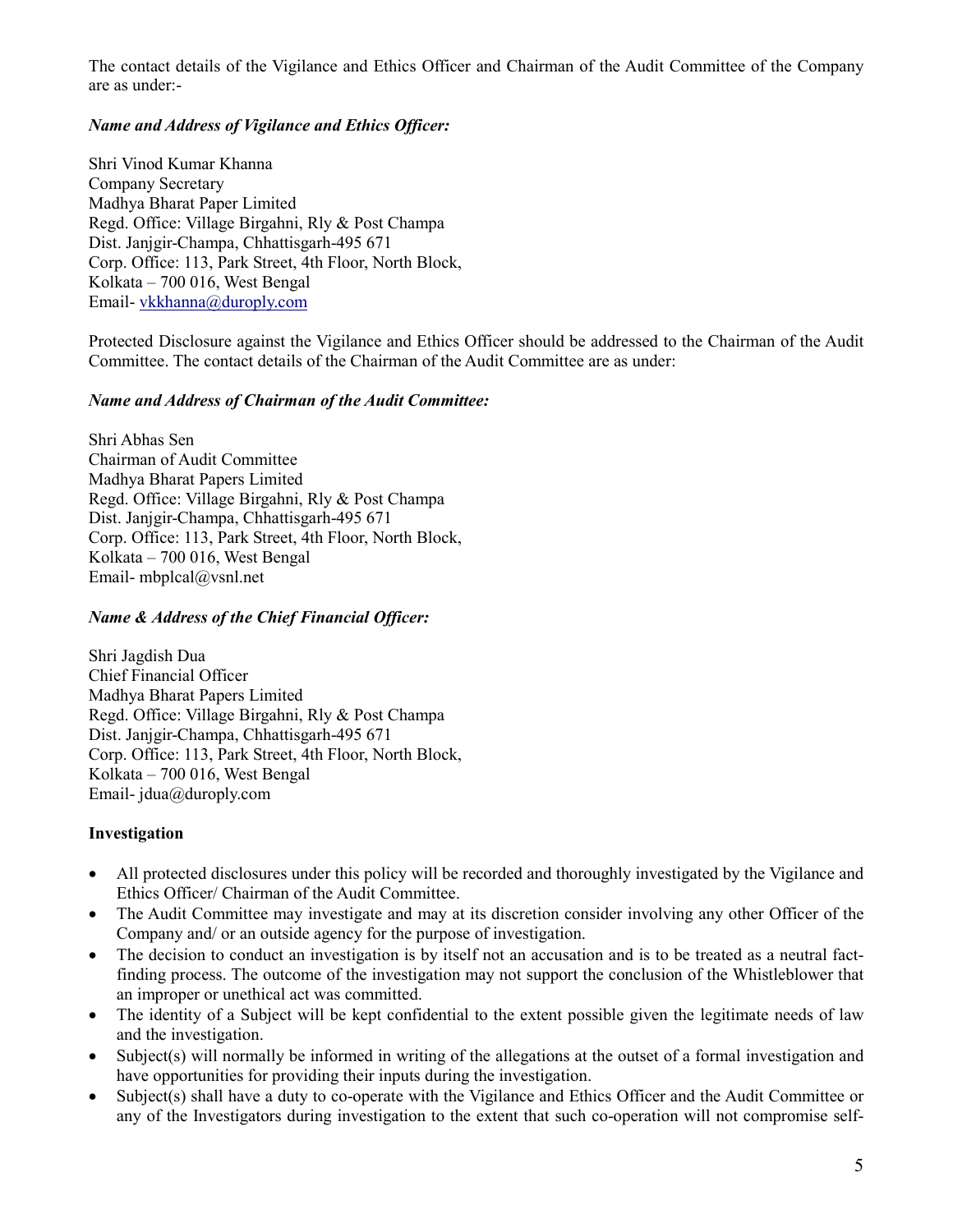incrimination protections available under the applicable laws.

- Subject(s) have a right to consult with a person or persons of their choice, other than the Vigilance and Ethics Officer / Investigators and/or members of the Audit Committee and/or the Whistle Blower. Subject(s) shall be free at any time to engage counsel at their own cost to represent them in the investigation proceedings.
- Subject(s) have a responsibility not to interfere with the investigation. Evidence shall not be withheld, destroyed or tampered with, and witness shall not be influenced, coached, threatened or intimidated by the subject(s).
- Unless there are compelling reasons not to do so, subject(s) will be given the opportunity to respond to material findings contained in the investigation report. No allegation of wrong doing against a subject(s) shall be considered as maintainable unless there is good evidence in support of the allegation.
- Subject(s) have a right to be informed of the outcome of the investigations. If allegations are not sustained, the Subject(s) should be consulted as to whether public disclosure of the investigation results would be in the best interest of the Subject and the Company.
- The investigation shall be completed normally within 90 days of the receipt of the protected disclosure and is extendable by such period as the Audit Committee deems fit.

# **Protection**

- No unfair treatment will be meted out to a Whistleblower by virtue of his/her having reported a Protected Disclosure under this Policy. The Company, as a policy, condemns any kind of discrimination, harassment, victimization or any other unfair employment practice being adopted against Whistleblowers. Complete protection will, therefore, be given to Whistleblowers against any unfair practice like retaliation, threat or intimidation of termination/suspension of service, disciplinary action, transfer, demotion, refusal of promotion, or the like including any direct or indirect use of authority to obstruct the Whistleblower's right to continue to perform his/her duties/functions including making further Protected Disclosure. The Company will take steps to minimize difficulties, which the Whistleblower may experience as a result of making the Protected Disclosure. Thus, if the Whistleblower is required to give evidence in criminal or disciplinary proceedings, the Company will arrange for the Whistleblower to receive advice about the procedure, etc.
- A Whistleblower may report any violation of the above clause to the Vigilance and Ethics Officer / Chairman of the Audit Committee, who shall investigate into the same and recommend suitable action to the management.
- The identity of the Whistleblower shall be kept confidential to the extent possible and permitted under law. Whistleblowers are cautioned that their identity may become known for reasons outside the control of the Vigilance and Ethics Officer / Chairman of the Audit Committee (e.g. during investigations carried out by Investigators).
- Any other Employee or Director assisting in the said investigation shall also be protected to the same extent as the Whistleblower.

# **Investigators**

- Investigators are required to conduct a process towards fact-finding and analysis. Investigators shall derive their authority and access rights from the Vigilance and Ethics Officer / Chairman of the Audit Committee when acting within the course and scope of their investigation.
- Technical and other resources may be drawn upon as necessary to augment the investigation. All Investigators shall be independent and unbiased both in fact and as perceived. Investigators have a duty of fairness, objectivity, thoroughness, ethical behavior, and observance of legal and professional standards.
- Investigations will be launched only after a preliminary review which establishes that:
	- a. the alleged act constitutes an improper or unethical activity or conduct, and
	- b. either the allegation is supported by information specific enough to be investigated, or matters that do not meet this standard may be worthy of management review, but investigation itself should not be undertaken as an investigation of an improper or unethical activity.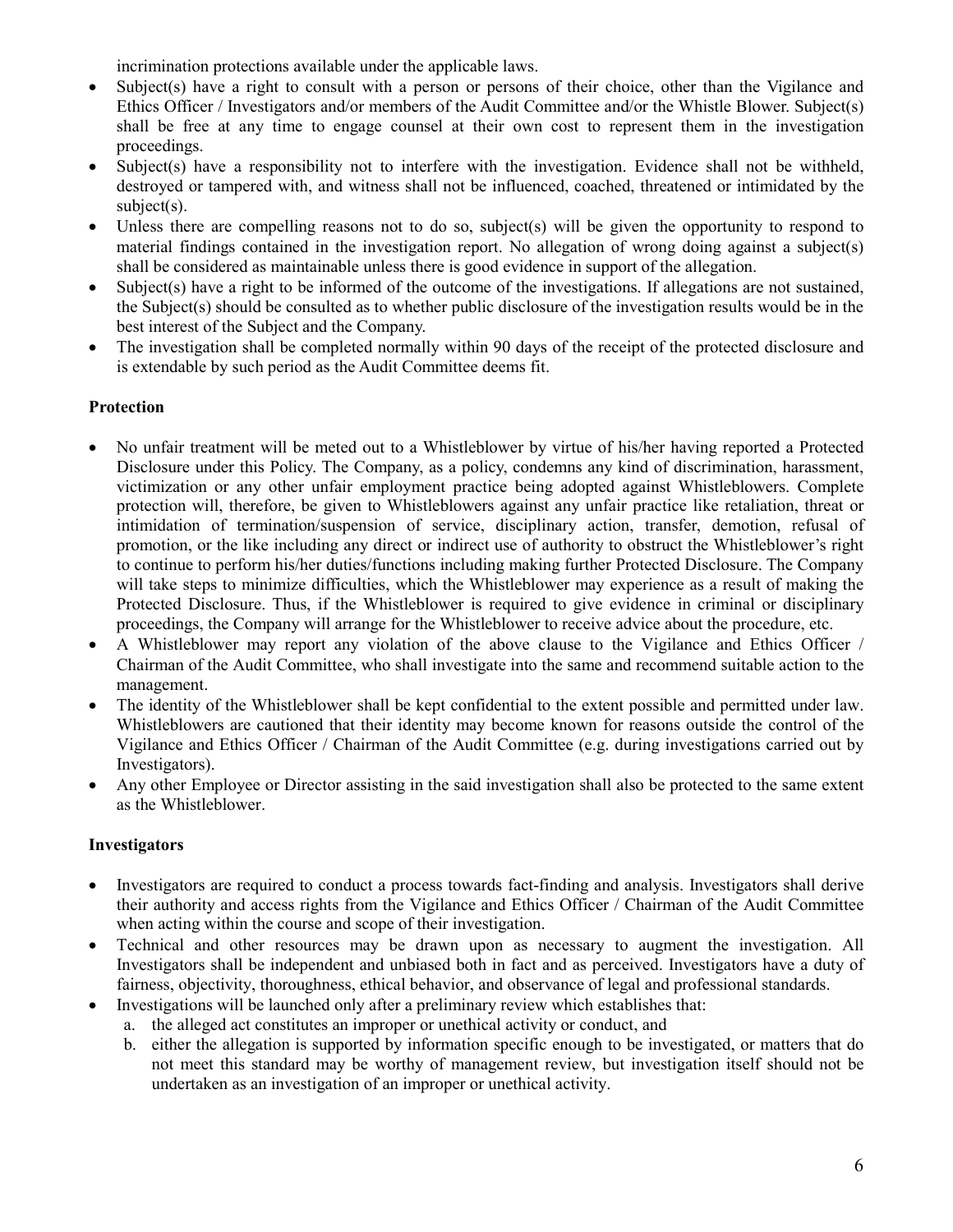# **Decision**

If an investigation leads the Vigilance and Ethics Officer/Chairman of the Audit Committee to conclude that an improper or unethical act has been committed, the Vigilance and Ethics Officer/Chairman of the Audit Committee shall recommend to the management of the Company to take such disciplinary or corrective action as he may deem fit. It is clarified that any disciplinary or corrective action initiated against the Subject as a result of the findings of an investigation pursuant to this Policy shall adhere to the applicable personnel or staff conduct and disciplinary procedures.

# **Reporting**

- The Vigilance and Ethics Officer shall submit a report to the Chairman of the Audit Committee on a regular basis about all Protected Disclosures referred to him/her since the last report together with the results of investigations, if any.
- If the report of investigation is not to the satisfaction of the complainant, the complainant has the right to report the event to the appropriate legal or investigating agency.
- A complainant who makes false allegations of unethical  $\&$  improper practices or about alleged wrongful conduct of the subject to the Vigilance and Ethics Officer or the Chairman of the Audit Committee shall be subject to appropriate disciplinary action in accordance with the rules, procedures and policies of the Company.

### **Retention of Documents**

All Protected Disclosures in writing or documented along with the results of investigation relating thereto shall be retained by the Company for a minimum period of seven years or such other period as specified by any other law in force, whichever is higher.

#### **Secrecy / Confidentiality**

The Complainant, Vigilance and Ethics Officer, Chairman and the members of the Audit Committee, the Subject and everybody involved in the process shall:

- Maintain confidentiality of all matters under this Policy
- Discuss only to the extent or with those persons as required under this policy for completing the process of investigations.
- Not keep the papers unattended anywhere at any time
- Keep the electronic mails / files under password.

Protected Disclosures and any resulting investigations, reports or resulting actions will generally not be disclosed to the public except as required by any legal requirements or regulations or by any corporate policy in place at that time

#### **Protection to Whistle Blower**

If an employee raises a concern under this Policy, he/she will not be at risk of suffering any form of reprisal or retaliation. Retaliation includes discrimination, reprisal, harassment or vengeance in any manner. He/she will not be at the risk of losing her/ his job or suffer loss in any other manner like transfer, demotion, refusal of promotion, or the like including any direct or indirect use of authority to obstruct the Whistleblower's right to continue to perform his/her duties/functions including making further Protected Disclosure, as a result of reporting under this Policy.

#### **Accountabilities – Whistle Blowers**

• Bring to early attention of the Company any improper practice they become aware of. Although they are not required to provide proof, they must have sufficient cause for concern. Delay in reporting may lead to loss of evidence and also financial loss for the Company